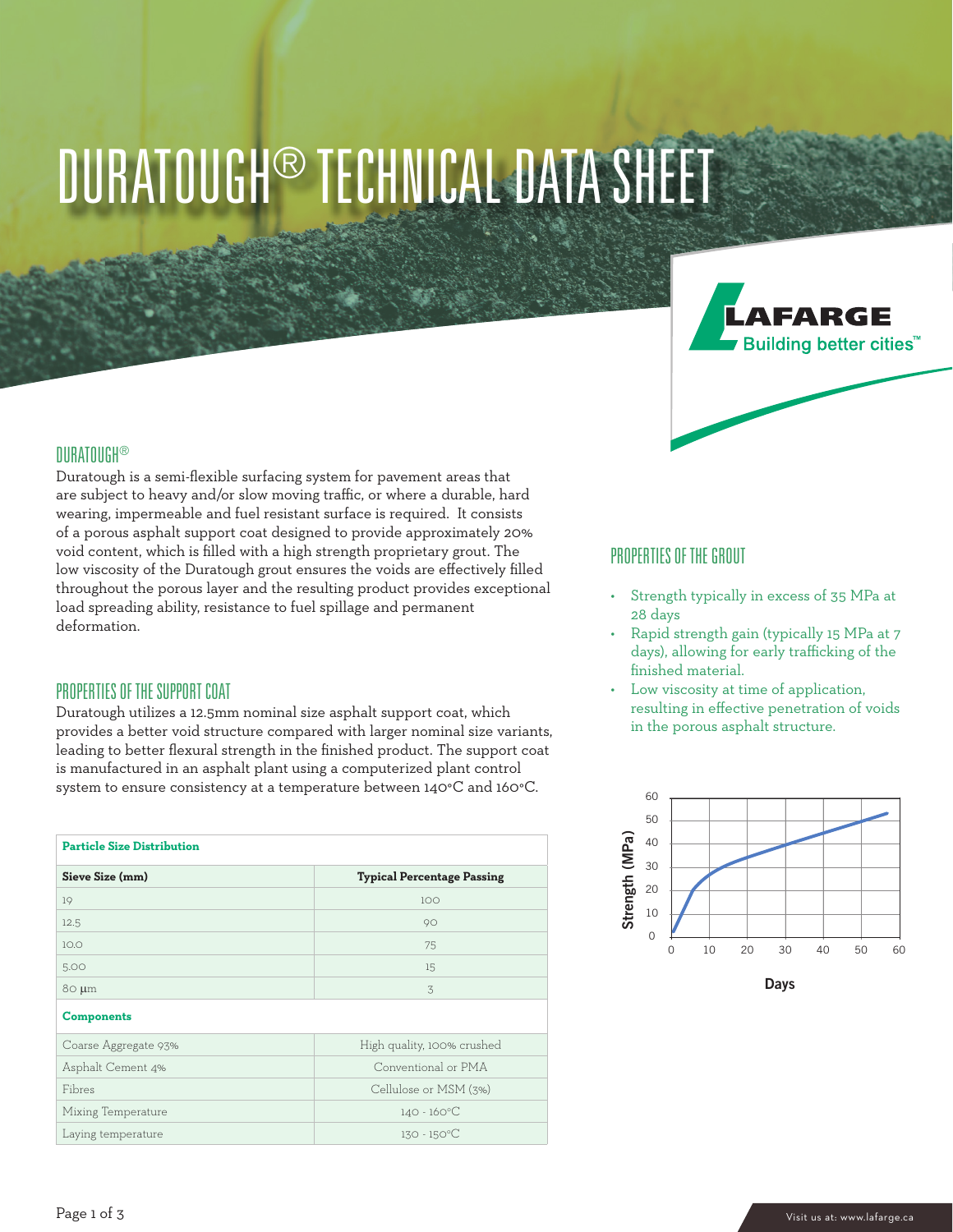### DURATOUGH® TECHNICAL DATA SHEET

#### SUPPORT COAT APPLICATION

The support coat mix shall be transported to the job site using haul trucks that have been thoroughly cleaned of any debris to avoid contamination. The support coat must be placed using a conventional asphalt paver. Any irregular shapes will require the necessary handwork for placement. Generally, any hand work must be kept to a minimum to avoid segregation of the support coat mix. Rolling and compaction of the support coat shall utilize a dual steel drum roller in static mode and rolled to seat the support coat (usually 2 – 3 passes). No further compaction is required. Under no circumstances is the use of a combination roller or rubber tired rollers permitted. No vehicular traffic is allowed on the support coat prior to the grout placement.

In the event of inclement weather, the surface is to be protected from the ingress of surface water. After any rainfall, the support coat must be free of any entrapped water. A vacuum truck and/or compressed air using an air lance shall be used to eliminate any entrapped water.

#### GROUT APPLICATION

Duratough grout shall be manufactured using a high shear mixer such as an in-line impeller pump to ensure complete dispersion of the cementious components within the grout mixture.. Grout discharge from the haul truck should be limited to the amount required to facilitate the spreading, which shall be performed using a squeegee applicator. Some vibration may be necessary in order to ensure adequate void reduction and filling with the grout. Several passes of the grout application may be required to fill any surface air bubbles observed. The grout shall be placed to the top surface of the support coat.

Using a standard flow cone, the viscosity of the grout should be measured on a continuous basis throughout grout placement. Grout viscosity is measured by the time measured to allow complete discharge of a full grout flow cone. The viscosity should be 12 seconds +/- 2 seconds.

Attention to the air temperature and pavement temperature is critical during grout placement. Ideally the pavement temperature should be cool to the touch. During hot weather, attention to the pavement temperature is critical. In no case should grout placement occur if the pavement temperature of the support coat exceeds 60°C. Ice and or retarder admixture may be required to prevent flash setting of the grout prior to complete infilling of the support coat voids.

#### PROPERTIES OF THE COMPOSITE

Typical 28-Day properties of Duratough:

- NAT Indirect Tensile Stiffness Modulus: 6,000 MPa
- Flexural Strength: 2.5 to 3.0 MPa
- Freeze/Thaw: No impact after 20 cycles
- Skid Friction (British Pendulum Test): 80 (dry), 65 (wet)
- Duratough has a suggested AASHTO 93 structural number of 0.47, This compares to an SN of 0.5 for concrete and 0.44 for asphalt

### RESISTANCE TO FUEL INGRESS